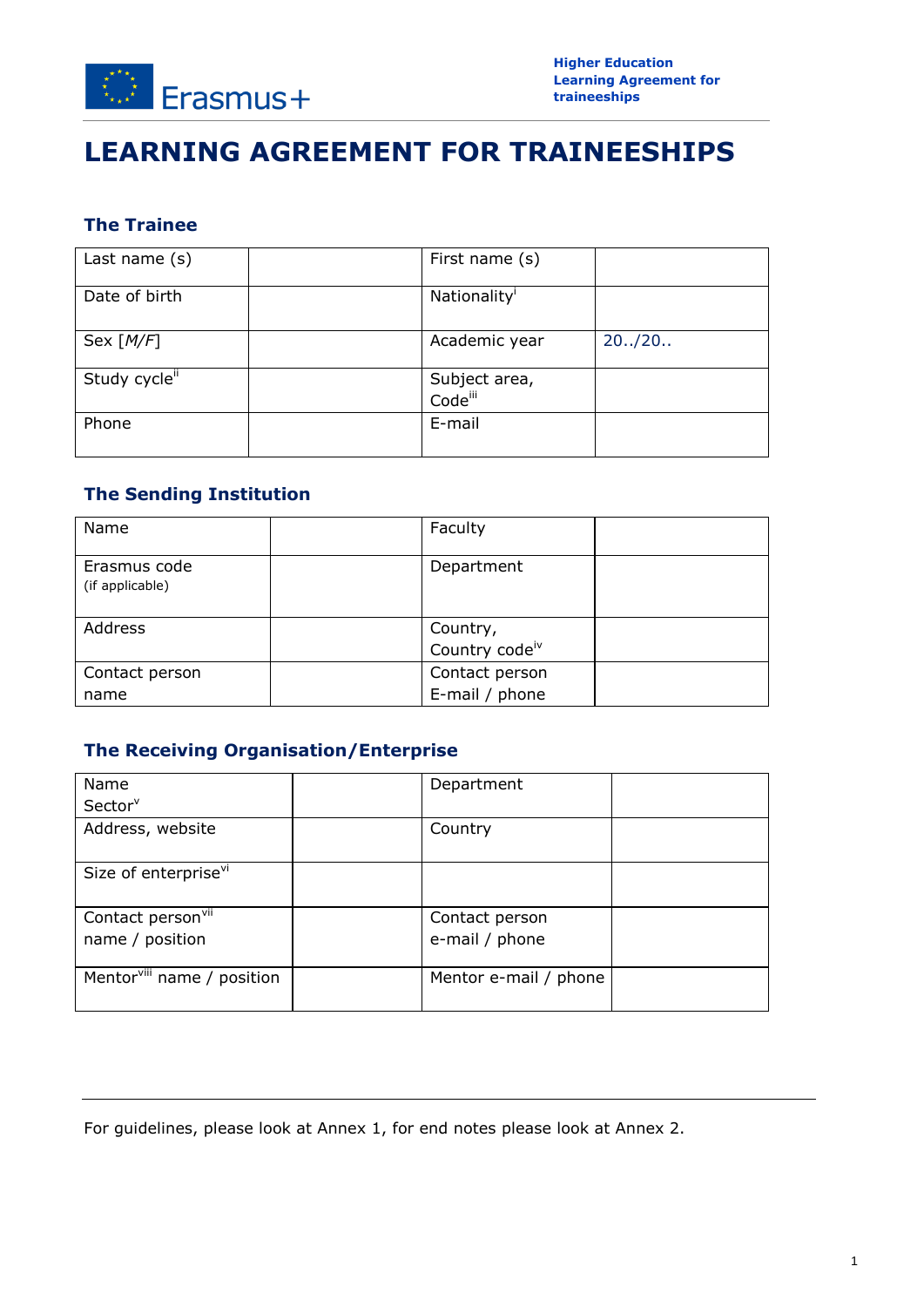

## **Section to be completed BEFORE THE MOBILITY**

#### **I. PROPOSED MOBILITY PROGRAMME**

**Planned period of the mobility**: from  $\lceil \text{month}/\text{year} \rceil$  ............ till  $\lceil \text{month}/\text{year} \rceil$  ............

**Number of working hours per week:** …

**Traineeship title:** …

**Detailed programme of the traineeship period**…

**Knowledge**, **skills and competences to be acquired by the trainee at the end of the traineeship** …

**Monitoring plan** …

**Evaluation plan** …

#### **Language competence of the trainee**

The level of language competence<sup>ix</sup> in .............. *[workplace main language]* that the trainee already has or agrees to acquire by the start of the mobility period is:  $A1 \Box$   $A2 \Box$   $B1 \Box$   $B2 \Box$   $C1 \Box$   $C2 \Box$ 

#### **The sending institution**

The institution undertakes to respect all the principles of the Erasmus Charter for Higher Education relating to traineeships.

*[Please fill in only one of the following boxes depending on whether the traineeship is embedded in the curriculum or is a voluntary traineeship.]*

The traineeship is embedded in the curriculum and upon satisfactory completion of the traineeship, the institution undertakes to:

- Award …….. ECTS credits.
- Give a grade based on: Traineeship certificate  $\Box$  Final report  $\Box$  Interview  $\Box$
- Record the traineeship in the trainee's Transcript of Records.
- Record the traineeship in the trainee's Diploma Supplement (or equivalent).
	- Record the traineeship in the trainee's Europass Mobility Document Yes  $\Box$  No  $\Box$

The traineeship is voluntary and upon satisfactory completion of the traineeship, the institution undertakes to:

- Award ECTS credits: Yes □ No □ If yes, please indicate the number of ECTS credits: ….
- Give a grade: Yes  $\square$  No  $\square$ If yes, please indicate if this will be based on: Traineeship certificate  $\Box$  Final report  $\Box$  Interview  $\Box$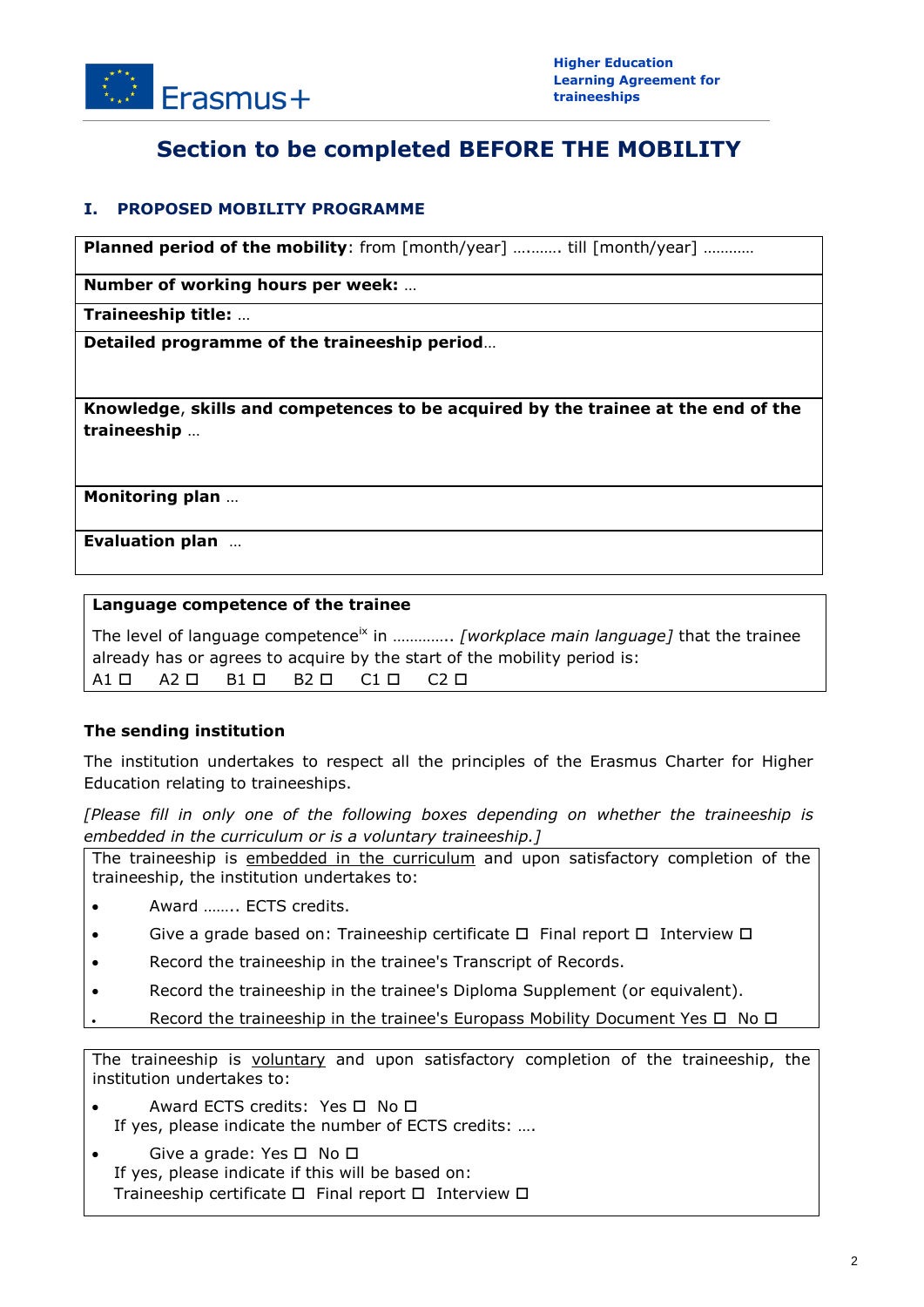

- Record the traineeship in the trainee's Transcript of Records Yes  $\Box$  No  $\Box$
- Record the traineeship in the trainee's Diploma Supplement (or equivalent), except if the trainee is a recent graduate.
- Record the traineeship in the trainee's Europass Mobility Document Yes  $\Box$  No  $\Box$ *This is recommended if the trainee will be a recent graduate.*

#### **The receiving organisation/enterprise**

The trainee will receive a financial support for his/her traineeship: Yes  $\Box$  No  $\Box$ If yes, amount in EUR/month: ….

The trainee will receive a contribution in kind for his/her traineeship: Yes  $\Box$  No  $\Box$ If yes, please specify: ….

Is the trainee covered by the accident insurance? Yes  $\Box$  No  $\Box$ If not, please specify whether the trainee is covered by an accident insurance provided by the sending institution: Yes  $\Box$  No  $\Box$ 

The accident insurance covers:

- accidents during travels made for work purposes: Yes  $\Box$  No  $\Box$
- accidents on the way to work and back from work: Yes  $\Box$  No  $\Box$

Is the trainee covered by a liability insurance? Yes  $\Box$  No  $\Box$ 

The receiving organisation/enterprise undertakes to ensure that appropriate equipment and support is available to the trainee.

Upon completion of the traineeship, the organisation/enterprise undertakes to issue a Traineeship Certificate by …. [*maximum 5 weeks after the traineeship*].

#### **II. RESPONSIBLE PERSONS**

| Responsible person <sup>x</sup> in the sending institution: |           |  |  |
|-------------------------------------------------------------|-----------|--|--|
| Name:                                                       | Function: |  |  |
| Phone number:                                               | E-mail:   |  |  |
|                                                             |           |  |  |

| Responsible person <sup>xi</sup> in the receiving organisation/enterprise (supervisor): |
|-----------------------------------------------------------------------------------------|
|                                                                                         |
|                                                                                         |
|                                                                                         |

#### **III. COMMITMENT OF THE THREE PARTIES**

By signing this document, the trainee, the sending institution and the receiving organisation/enterprise confirm that they approve the proposed Learning Agreement and that they will comply with all the arrangements agreed by all parties.

The trainee and receiving organisation/enterprise will communicate to the sending institution any problem or changes regarding the traineeship period.

| The trainee                           |       |
|---------------------------------------|-------|
| Trainee's signature                   | Date: |
| The sending institution               |       |
| Responsible person's signature        | Date: |
| The receiving organisation/enterprise |       |
| Responsible person's signature        | Date: |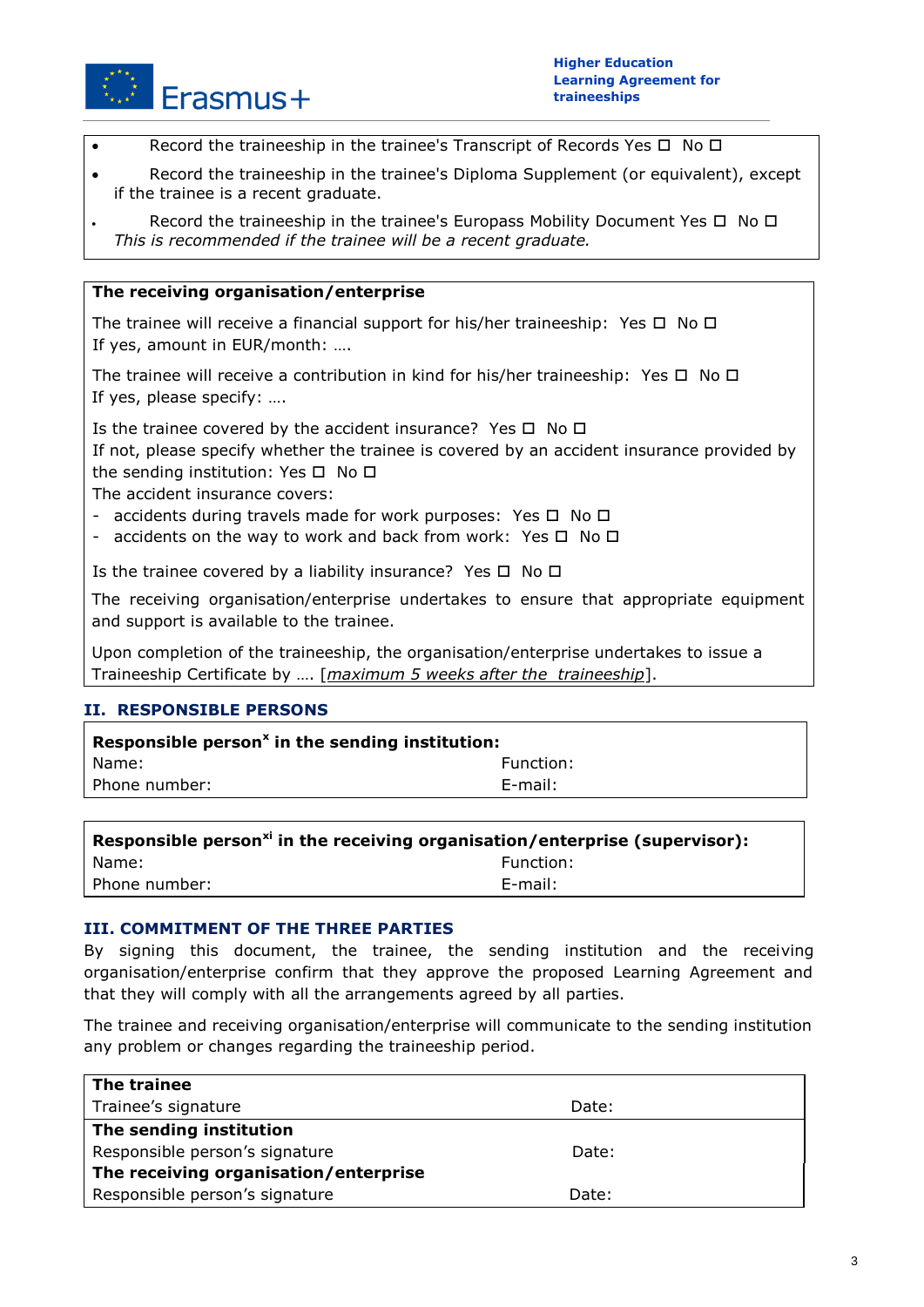

## **Section to be completed DURING THE MOBILITY**

#### **EXCEPTIONAL MAJOR CHANGES TO THE ORIGINAL LEARNING AGREEMENT**

#### **I. EXCEPTIONAL CHANGES TO THE PROPOSED MOBILITY PROGRAMME**

**Planned period of the mobility**: from  $\lceil \text{month}/\text{year} \rceil$  ............ till  $\lceil \text{month}/\text{year} \rceil$  ............

**Number of working hours per week:** …

**Traineeship title:** …

**Detailed programme of the traineeship period**…

**Knowledge**, **skills and competences to be acquired by the trainee at the end of the traineeship** …

**Monitoring plan** …

**Evaluation plan** …

The trainee, the sending institution and the receiving organisation/enterprise confirm that the proposed amendments to the mobility programme are approved.

Approval by e-mail or signature from the trainee, the responsible person in the sending institution and the responsible person in the receiving organisation/enterprise.

#### **II. CHANGES IN THE RESPONSIBLE PERSON(S), if any:**

| New responsible person in the sending institution: |                                                                  |  |
|----------------------------------------------------|------------------------------------------------------------------|--|
| Name:                                              | Function:                                                        |  |
| Phone number:                                      | $E$ -mail:                                                       |  |
|                                                    | New responsible person in the receiving organisation/enterprise: |  |
| Name:<br>Phone number:                             | Function:<br>E-mail:                                             |  |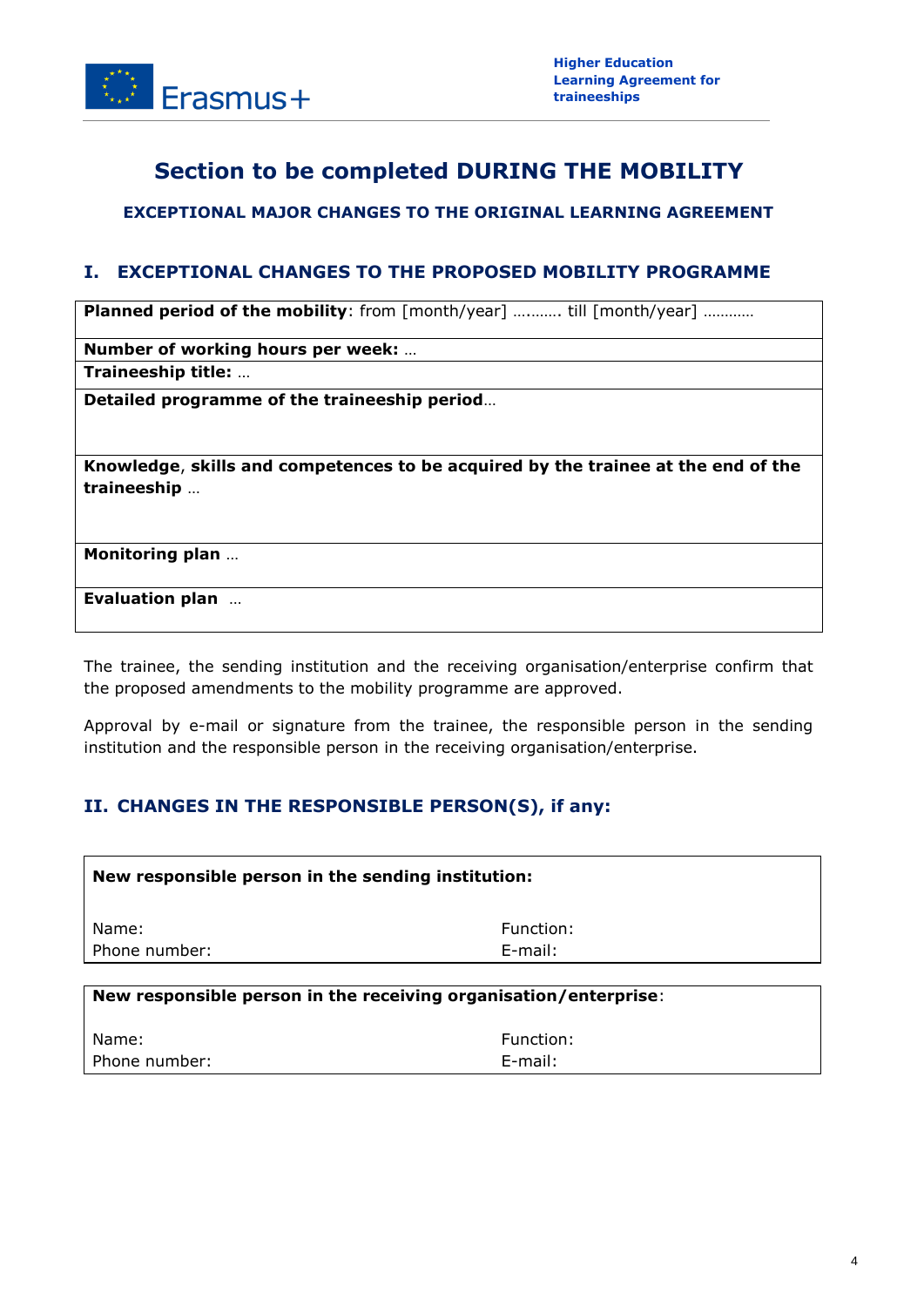

## **Section to be completed AFTER THE MOBILITY**

#### **TRAINEESHIP CERTIFICATE**

**Name of the trainee:**

**Name of the receiving organisation/enterprise:**

**Sector of the receiving organisation/enterprise:**

**Address of the receiving organisation/enterprise** *[street, city, country, phone, e-mail address]***, website:**

**Start and end of the traineeship:** from *[day/month/year]* ……………. till *[day/month/year]* …………….

**Traineeship title:**

**Detailed programme of the traineeship period including tasks carried out by the trainee:**

**Knowledge, skills (intellectual and practical) and competences acquired (learning outcomes achieved):**

**Evaluation of the trainee:**

**Date:**

**Name and signature of the responsible person at the receiving organisation/enterprise:**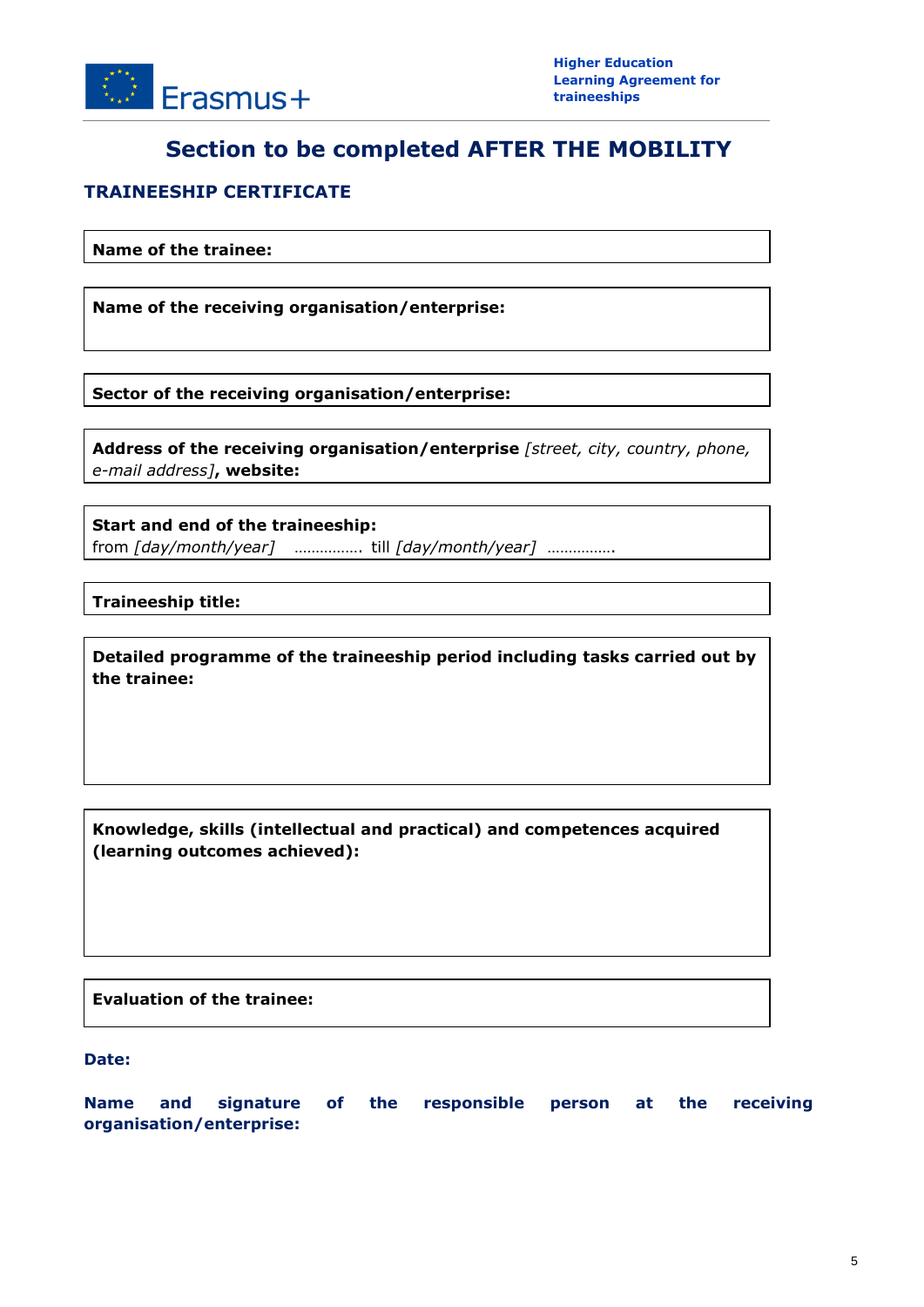

### **Annex 1: Guidelines**

The purpose of the Learning Agreement is to provide a transparent and efficient preparation of the traineeship period abroad and to ensure that the trainee will receive recognition for the activities successfully completed abroad.

It is recommended to use this template. However, if the higher education institution already has an IT system in place to produce the Learning Agreement or the Transcript of Records, it can continue using it. The Traineeship Certificate that the receiving organisation/enterprise must issue may have a different format as well. What is important is that all the information requested in this template is provided, no matter in which format

How to use this Learning Agreement:

**Before the mobility**, it is necessary to fill in page 1 with information on the trainee, the sending institution and the receiving organisation/enterprise and the three parties have to agree on the section to be completed before the mobility (pages 2 and 3).

On page 1, all the information mentioned will have to be encoded in the Mobility Tool. The sending institution can decide to add more information (e.g. additional contact person in the coordinating institution of a consortium) or to request less in case some of the information is already provided in other documents internal to the institution. However, it should at least include the names of the sending institution and the receiving organisation/enterprise and names and contact details of the trainee, the persons of contact and the mentor in the receiving organisation/enterprise.

The section to be completed **during the mobility** (page 4) should only be used if there are changes in the responsible persons or in case it is necessary to introduce changes to the original traineeship programme. This section and the section before mobility (pages 1 to 4) should always be sent together in all communications.

After the mobility, the receiving organisation/enterprise should send a Traineeship Certificate to the student within a maximum of 5 weeks after successful completion of the traineeship (page 5). Finally the sending institution should issue a Transcript of Records if the traineeship is embedded in the curriculum or if it had committed to do so before the mobility (a record of the results in a database accessible to the student is also acceptable).

#### **PROPOSED MOBILITY PROGRAMME**

The proposed mobility programme includes the indicative start and end months of the agreed traineeship that the student will carry out abroad.

The Learning Agreement must comprise the number of working hours per week and a detailed programme of the traineeship period, including, tasks/deliverables and associated timing to be carried out by the trainee.

In addition, the proposed mobility programme must foresee the knowledge, skills (intellectual and practical) and competences to be acquired by the trainee at the end of the traineeship (learning outcomes).

A monitoring plan will describe how and when the trainee will be monitored during the traineeship by both the sending institution and the receiving organisation/enterprise. It must specify the number of supervision hours and whether a third party is also involved, such as a higher education institution in the receiving country. If it is the case, the monitoring plan will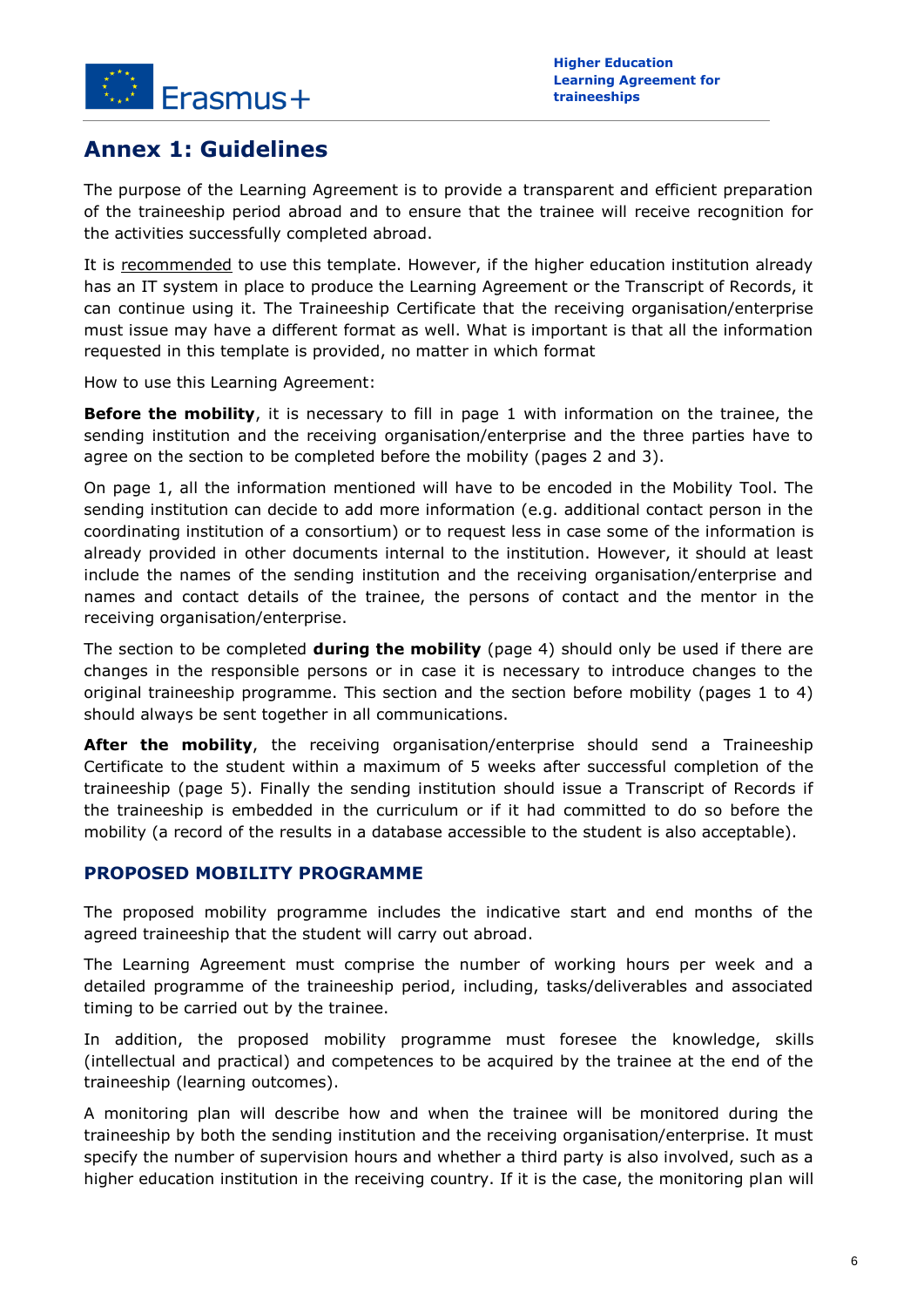

also specify the contact details of the person in charge responsible for the supervision of the trainee in that institution.

Finally, the proposed mobility programme must include an evaluation plan describing the assessment criteria to be used to evaluate the traineeship period. Examples of assessment criteria: academic skills/expertise, analytical skills, initiative, adaptability, communication skills, teamwork skills, decision-making skills, ICT skills, innovative and creative skills, strategic-organisational skills, foreign language skills.

A recommended level of language competence in the main language of work should be agreed with the receiving organisation/enterprise to ensure a proper integration of the trainee in the organisation/enterprise. The trainee will then commit to reach this **level of language competence** by the start of the study period. The level of the trainee will be assessed after his/her selection with the Erasmus+ online assessment tool when available (the results will be sent to the sending institution) or else by any other means to be decided by the sending institution. In case the trainee would not already have this level when signing the Learning Agreement, he/she commits to reach it with the support to be provided by the sending institution (either with courses that can be funded by the organisational support grant or with the Erasmus+ online tutored courses).

The sending institution commits to recognise the learning outcomes of the traineeship upon satisfactory completion of the mobility programme. There are different provisions for traineeships embedded in the curriculum (obligatory traineeships) and for voluntary traineeships.

In the case of traineeships embedded in the curriculum, the sending institution commits to record the traineeship in the trainee's transcript of Records and Diploma Supplement. The sending institution has to specify the number of ECTS credits that will be granted and the modalities for setting the grade. These elements are optional for voluntary traineeships and, recording the grade in the trainee's Europass Mobility Document, is optional for both kinds of traineeships. However, in the case of voluntary traineeships carried out by recent graduates, recording the traineeship in the trainee's Europass Mobility Document is highly recommended.

The trainee must be covered at least by an accident insurance (at least for damages caused to the trainee at the workplace) and by a liability insurance at work (for damages caused by the trainee at the workplace). The receiving organisation/enterprise will commit to grant the trainee a minimum insurance coverage, unless he or she is insured by the sending institution or himself.

The receiving organisation/enterprise will ensure that appropriate equipment and support are available to the trainee and it will specify whether the trainee will receive a financial support and/or a contribution in kind for the traineeship, which are compatible and the Erasmus+ grant.

Finally, upon completion of the traineeship, the organisation/enterprise undertakes to issue a Traineeship Certificate corresponding to the section After the Mobility. This document should be provided within a maximum of 5 weeks after the traineeship to the trainee and to the sending institution.

All parties must **sign the section before the mobility**; however, it is not compulsory to circulate papers with original signatures, scanned copies of signatures or digital signatures may be accepted, depending on the national legislation.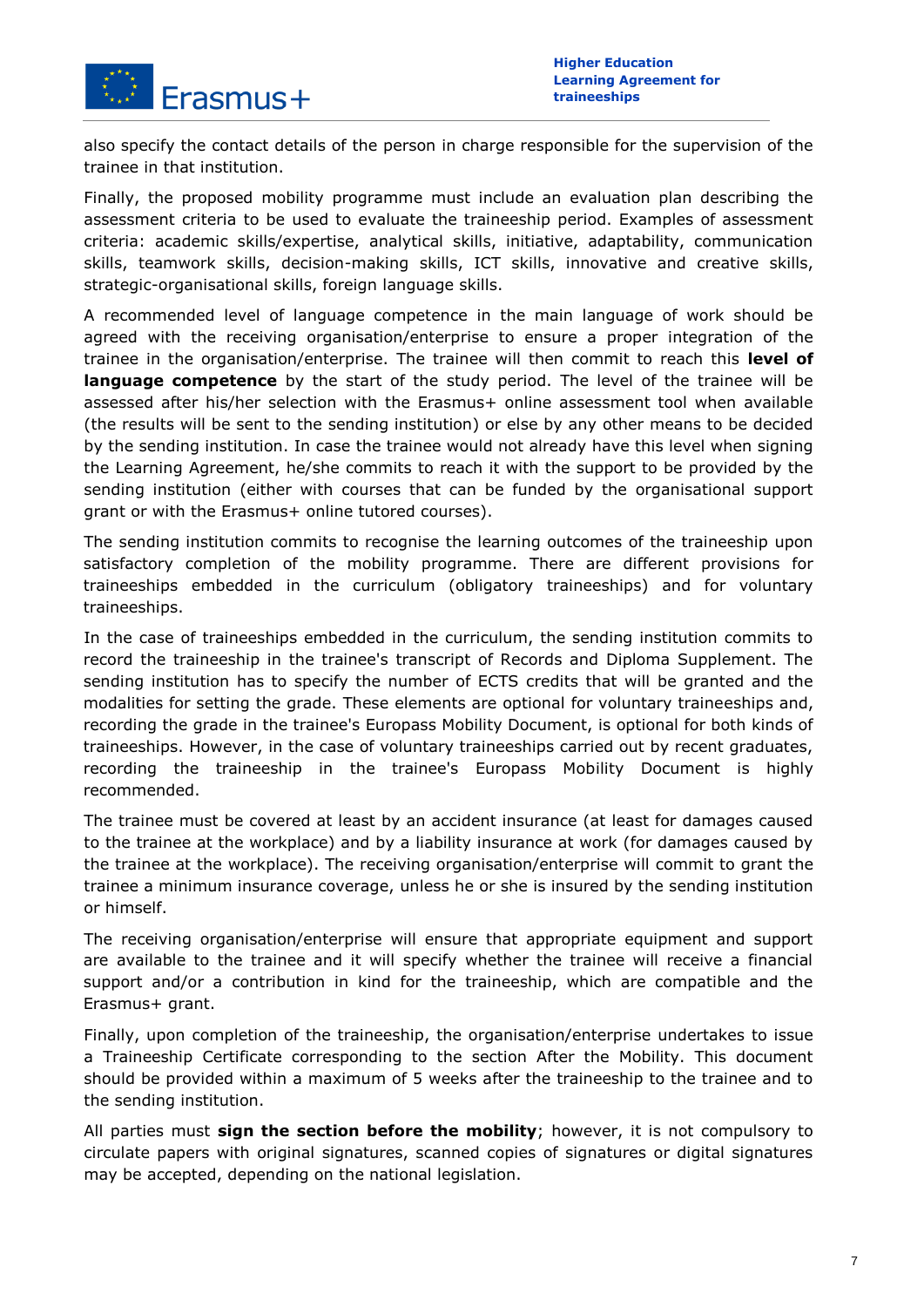

#### **CHANGES TO THE ORIGINAL LEARNING AGREEMENT**

The section to be completed during the mobility is **needed only if changes have to be introduced into the original Learning Agreement.** In that case, the section to be completed before the mobility should be kept unchanged and changes should be described in this section.

When changes to the **mobility programme** arise, they should be agreed as soon as possible with the sending institution.

In case the change concerns **an extension of the duration** of the mobility programme abroad, the request can be made by the trainee at the latest one month before the foreseen end date.

**All parties must confirm that the proposed amendments to the Learning Agreement**  are approved. For this specific section, original or scanned signatures are not mandatory and an approval by email may be enough. The procedure has to be decided by the sending institution, depending on the national legislation.

#### **TRAINEESHIP CERTIFICATE**

Upon completion of the traineeship, the receiving organisation/enterprise commits to provide to the sending institution and to the trainee a **Traineeship Certificate** within a period agreed in the section before the mobility, which will be of a maximum 5 weeks after completion of the traineeship.

The Traineeship Certificate will contain all the elements that are requested in page 5. The actual start and end dates of the traineeship programme must be included according to the following definitions:

- The **start date** of the traineeship period is the first day the trainee has been present at the enterprise to carry out his/her traineeship. It can be the first day of work, or of a welcoming event organised by the receiving organisation/enterprise or of language and intercultural courses.
- The **end date** of the traineeship period is the last day the trainee has been present at the receiving enterprise to carry out his/her traineeship (and not his actual date of departure).

Following the receipt of the Traineeship Certificate**,** the sending institution commits to issue a **Transcript of Records** if the traineeship was embedded in the curriculum or if it had committed to do so before the mobility. The sending institution will provide to the trainee the Transcript of Records normally within five weeks and without further requirements than those agreed upon before the mobility. Therefore, when it was foreseen to recognise the traineeship with a certain number of ECTS, there should not be further requirements in this regard; however, the trainee may have to write a final report or undergo an interview only for the purposes of setting a grade (if it was initially requested in the Learning Agreement).

The Transcript of Records will contain at least the information that the sending institution committed to provide before the mobility in the Learning Agreement (a record of it in a database accessible to the student is also acceptable).

In addition, the traineeship will be recorded in the trainee's Diploma Supplement, except when the trainee is a recent graduate. In that case, it is recommended to record the traineeship in the trainee's Europass Mobility Document and it should in every case be done if the sending institution committed to do so before the mobility.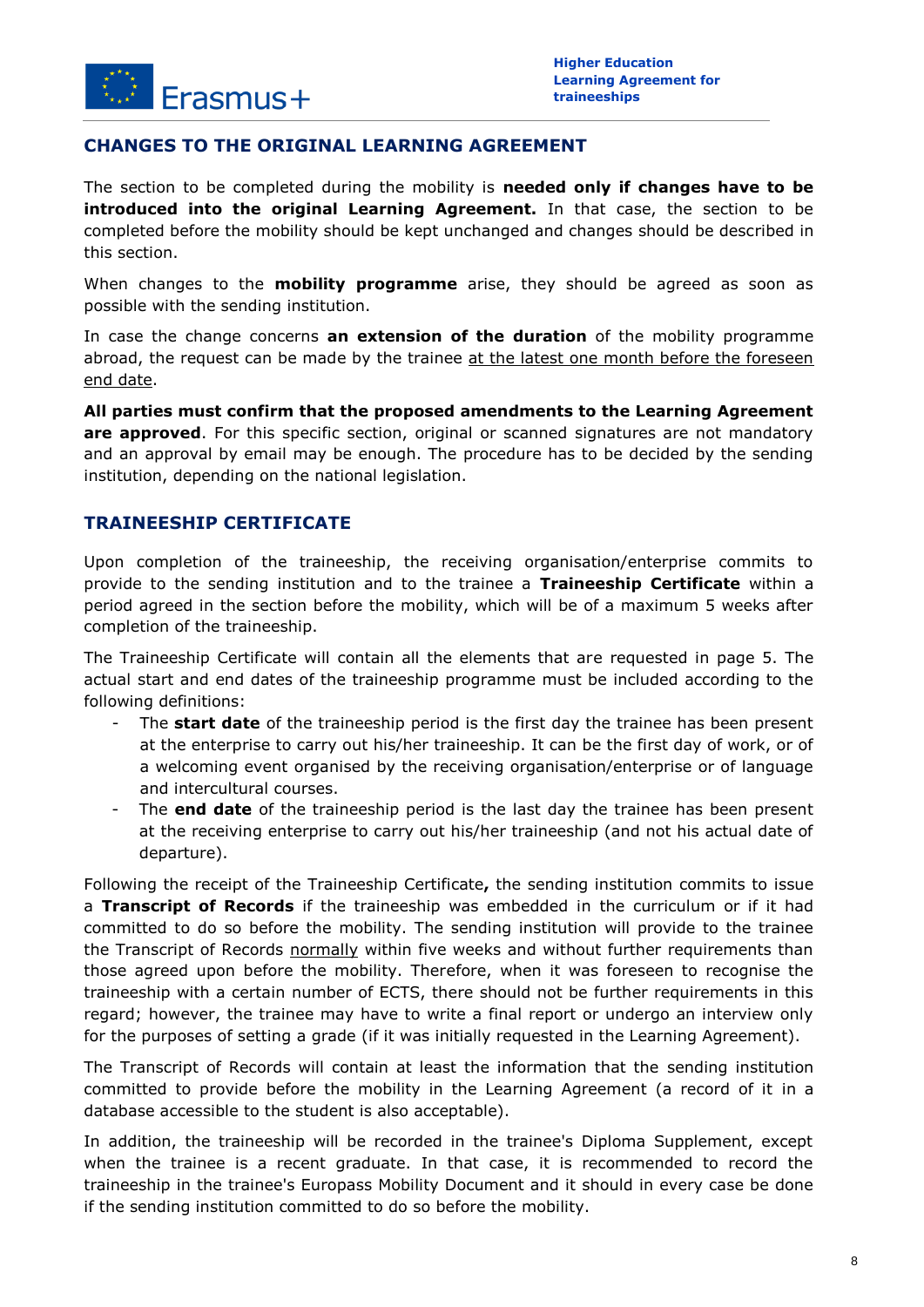

## **Steps to fill in the Learning Agreement for Traineeships**

Page 1 – Information on the student and the sending and receiving organisation/enterprise

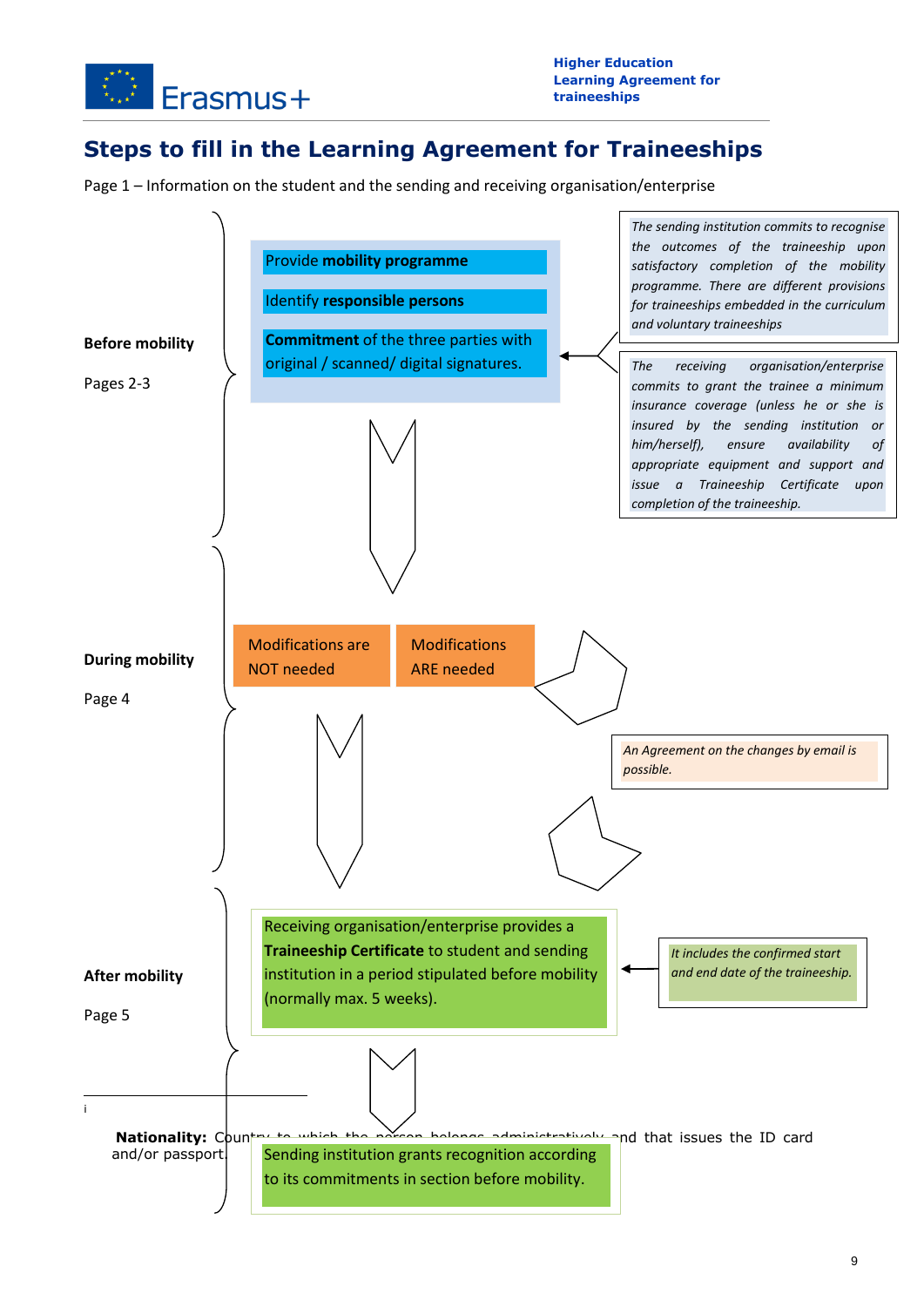

 $\overline{\phantom{a}}$ 

**Study cycle:** Short cycle (EQF level 5) / bachelor or equivalent first cycle (EQF level 6) / master or equivalent second cycle (EQF level 7) / doctorate or equivalent third cycle (EQF level 8) – for recent graduates, specify the latest study cycle.

iii The [ISCED-F 2013 search tool](http://ec.europa.eu/education/tools/isced-f_en.htm) available at [http://ec.europa.eu/education/tools/isced-](http://ec.europa.eu/education/tools/isced-f_en.htm)

[f\\_en.htm](http://ec.europa.eu/education/tools/isced-f_en.htm) should be used to find the ISCED 2013 detailed field of education and training that is closest to the subject of the degree to be awarded to the trainee by the sending institution.

iv **Country code**: ISO 3166-2 country codes available at: https://www.iso.org/obp/ui/#search.

v The list of top-level **NACE sector codes** is available at: [http://ec.europa.eu/eurostat/ramon/nomenclatures/index.cfm?TargetUrl=LST\\_NOM\\_](http://ec.europa.eu/eurostat/ramon/nomenclatures/index.cfm?TargetUrl=LST_NOM_DTL&StrNom=NACE_REV2&StrLanguageCode=EN)

[DTL&StrNom=NACE\\_REV2&StrLanguageCode=EN](http://ec.europa.eu/eurostat/ramon/nomenclatures/index.cfm?TargetUrl=LST_NOM_DTL&StrNom=NACE_REV2&StrLanguageCode=EN).

 $\frac{v_i}{v}$  The size of the enterprise could be, for instance, 1-50 / 51-500 / more than 500 employees.

vii **Contact person**: a person who can provide administrative information within the framework of Erasmus traineeships.

viii **Mentor**: the role of the mentor is to provide support, encouragement and information to the trainee on the life and experience relative to the enterprise (culture of the enterprise, informal codes and conducts, etc.). Normally, the mentor should be a different person than the supervisor.

ix For the Common European Framework of Reference for Languages (**CEFR**) see <http://europass.cedefop.europa.eu/en/resources/european-language-levels-cefr>

<sup>x</sup> **Responsible person in the sending institution**: this person is responsible for signing the Learning Agreement, amending it if needed and recognising the credits and associated learning outcomes on behalf of the responsible academic body as set out in the Learning Agreement.

xi **Responsible person in the receiving organisation (supervisor)**: this person is responsible for signing the Learning Agreement, amending it if needed, supervising the trainee during the traineeship and signing the Traineeship Certificate.